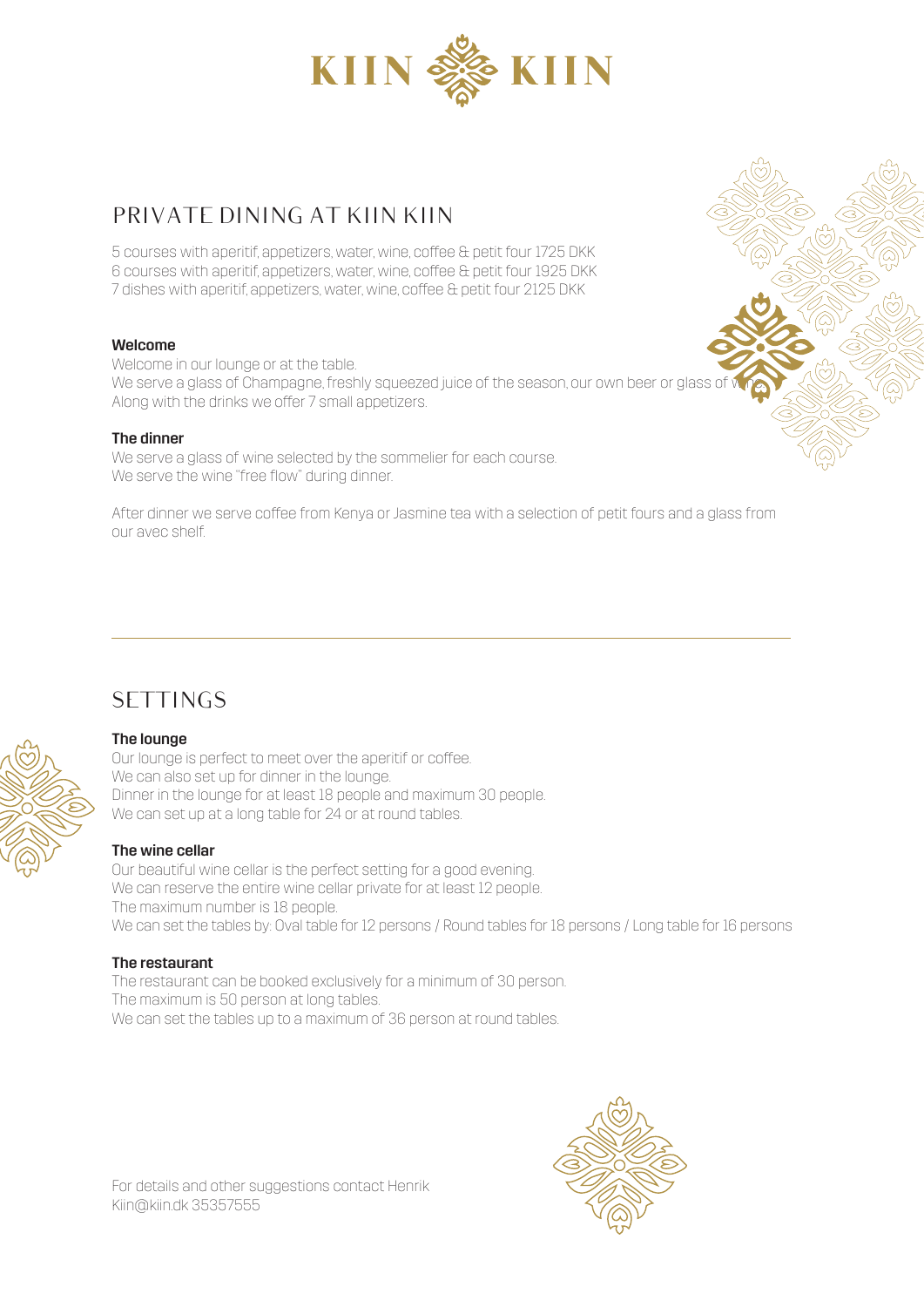

# SUMMER MENU APRIL MAY JUNE JULY AUGUST SEPTEMBER

## SNACKS

Chicken skin satay Miso egg dancing fishflakes Sausage and smoke Eadible bag of nuts Pork cracklings and grilled eggplant sizzling Merengue soy wasabi Miangkam

## 5 COURSES

Salad with grilled fish cotton candy & cucumber dressing White asparagus with red curry and crab. Tuna tatar with sesame and soy Quail in coconut milk Pre dessert Flowers of Thailand Pandan ice cream with pistacio

#### 6 COURSES

Salad with grilled fish cotton candy & cucumber dressing White asparagus with red curry and crab. Tuna tatar with sesame and soy Veal with lemon grass & pickled pineapple Quail in coconut milk Pre dessert Flowers of Thailand Pandan ice cream with pistacio

## 7 COURSES

Tom yam Soup noodles prawn crakers Salad with grilled fish cotton candy & cucumber dressing White asparagus with red curry and crab. Tuna tatar with sesame and soy Veal with lemon grass & pickled pineapple Quail in coconut milk Pre dessert Flowers of Thailand Pandan ice cream with pistacio

# EXTRAVAGANT

Fried foie gras with ginger & plumwine **175,-** Plum wine on the rocks **95,-**